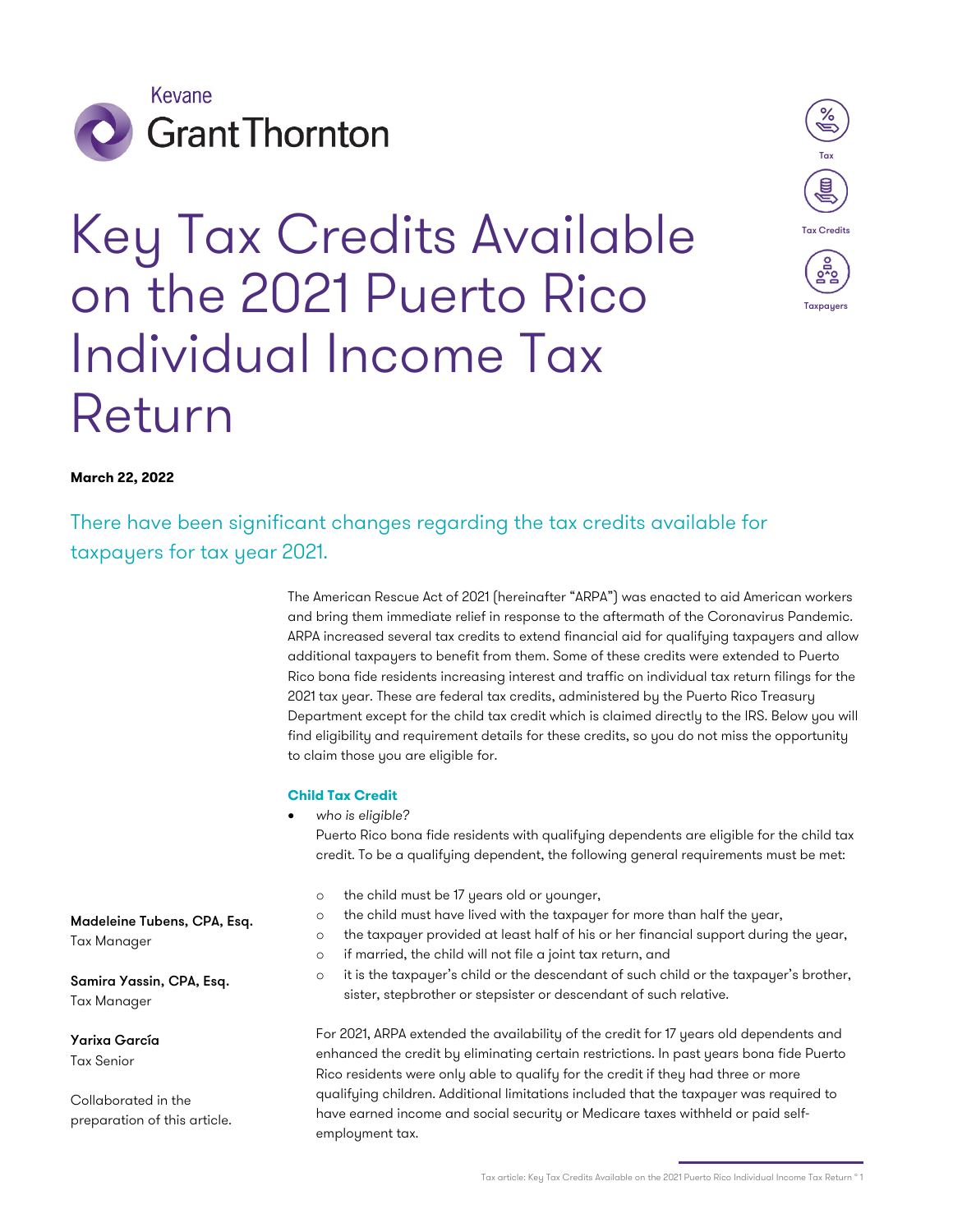• *what is the credit for?*

This credit is to help and assist families who have or take care of children. The credit amount as well as the age limits have increased for 2021.

- *how much is the credit?* For taxable year 2021, the child tax credit offers the following:
	- o up to \$3,000 for a qualifying child from 6 to 17 age years old
	- o up to \$3,600 for a qualifying child under 6

The maximum credit is available to taxpayers with a modified adjusted gross income of:

- o if single, \$75,000, or less
- o if head of household, \$112,500 or less
	- o if married filing jointly, \$150,000, or less

The amount of credit is reduced by \$50 for each \$1,000 the taxpayer's modified adjusted gross income exceeds the abovementioned thresholds. Special limitations on the reductions apply.

• *how to claim it?*

This credit is claimed filing federal income tax returns with the IRS using one of the following forms:

- o form 1040 for taxpayers with income from sources outside Puerto Rico, using schedule 8812 - Credits for Qualifying Children and Other Dependents
- o form 1040-PR for taxpayers who dot have income from sources outside Puerto Rico
- *is the credit refundable?* Yes, it is refundable if the taxpayer is a US or Puerto Rico bona fide resident.

# **Earned Income Tax Credit (EITC)**

- *who is eligible?*
	- taxpayer who is a Puerto Rico bona fide resident during the entire taxable year and at the time of filing the income tax return, along the spouse, and any qualifying dependents.
		- o qualifying dependent must be a child, stepchild, legally adopted child or descendent that: (i) is a resident of Puerto Rico by the end of the tax year, (ii) under 19 at the end of the tax year or under 26 if a full time student, (iii) qualified to be claimed as a dependent by the taxpayer who is claiming the credit, (iv) has a valid social security number or an adoption taxpayer identification number, and (v) is not claimed by another taxpayer.
	- o taxpayer cannot be claimed as dependent by another taxpayer.
	- o taxpayer and the spouse, in the case of married taxpayers, must be 19 years of age or older at the end of the taxable year for which the credit is claimed.
	- o taxpayer must have Earned Gross Income (EGI) during the taxable year (e.g., salaries, pensions, self-employment earnings).
	- o taxpayers with passive income (e.g., dividends, interest) in excess of \$10,000 are disqualified.
	- o if claiming the EITC, the taxpayer cannot claim the credit for seniors (persons of 65 years or older) nor the compensatory credit for low-income pensioners.
- *what is the credit for?*

This credit helps low to moderate income workers, particularly those with qualifying dependents. If you qualify for this credit, you can reduce your tax liability and increase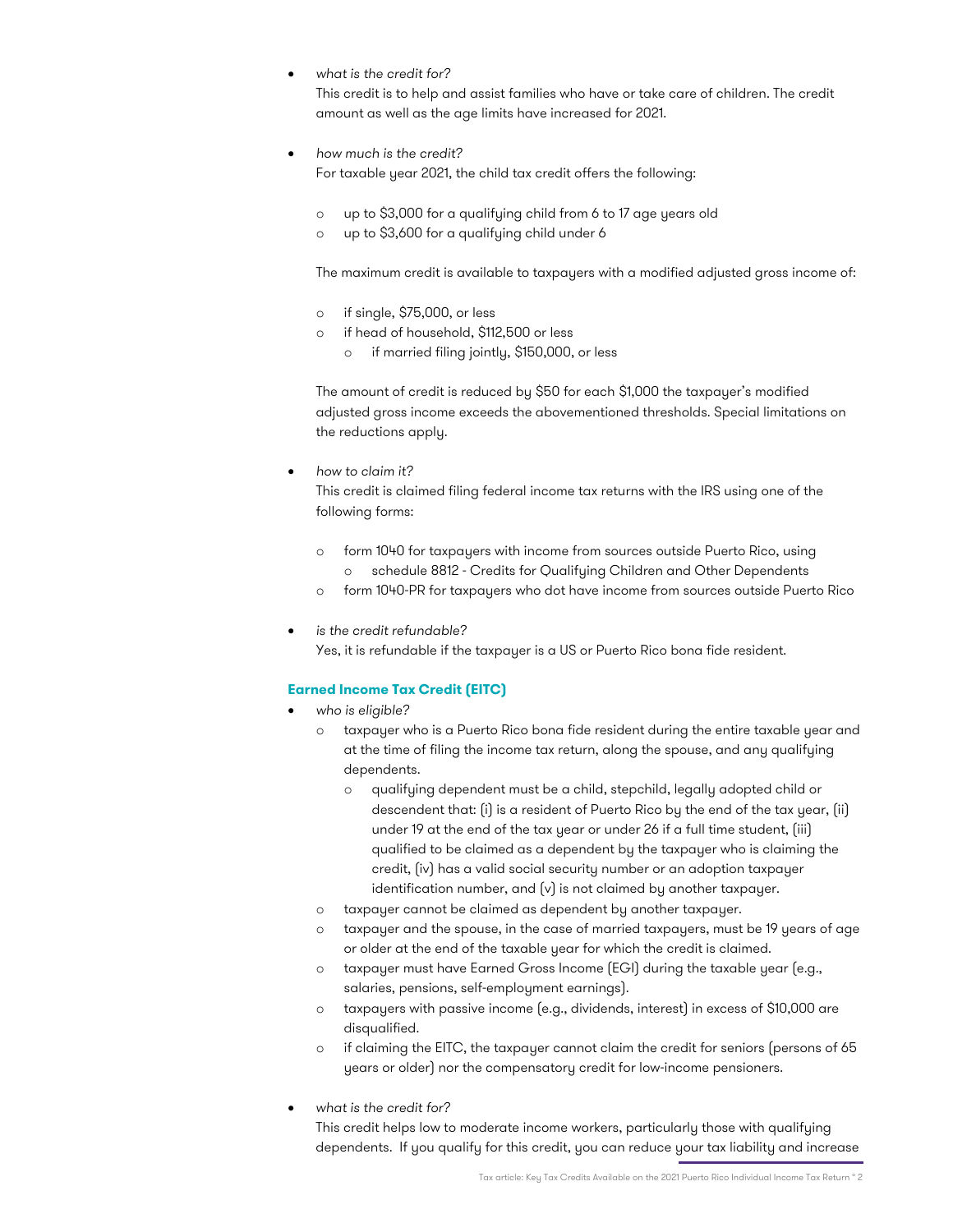your refund. For 2021, more childless workers are eligible for a fully refundable tax benefit under the EITC.

• *how much is the credit?*

The amount of the EITC varies depending on the number of qualifying children and the amount of EGI of the taxpayer. The maximum amount for this credit is \$6,500.

The maximum amount of credit the taxpayer can claim on 2021 is as follows:

| Number of<br>Qualifying<br><b>Children</b> | <b>Maximum Credit</b>   | Credit is reduced if EGI falls<br>within the threshold below<br>and phases out after<br>exceeding the upper limit |
|--------------------------------------------|-------------------------|-------------------------------------------------------------------------------------------------------------------|
| 0                                          | \$1,500 (15% of EGI)    | Single - \$16,001 - \$26,000<br>Married Filing Jointly - \$18,001<br>- \$28.000                                   |
| 1                                          | \$3,500 (33.98% of EGI) | Single - \$18,001 - \$31,000<br>Married Filing Jointly - \$22,001<br>$-$ \$35,000                                 |
| $\mathbf{2}$                               | \$5,500 (40% of EGI)    | Single - \$21,001 - \$37,000<br>Married Filing Jointly - \$25,001<br>- \$41.000                                   |
| 3                                          | \$6,500 (44.83% of EGI) | Single - \$21,001 - \$40,000<br>Married Filing Jointly - \$25,001<br>- \$44.000                                   |

• *how to claim it?*

This credit is claimed on Schedule CT Individual – Earned Income Credit of the Puerto Rico Individual Income Tax Return.

• *is the credit refundable?* Yes, it is refundable.

#### **Economic Impact Payment – EIP #3**

- *who is eligible?*
	- o individuals who have not received the 3rd economic impact payment during 2021 may request it as a refundable credit for the taxable year.
	- o taxpayer must be a Puerto Rico bona fide resident during the entire taxable year.
	- o taxpayer or spouse cannot be claimed as dependent by another taxpayer.
	- o taxpayer and spouse, if filling jointly, must have a valid social security number.
- *what is the credit for?*

This credit was authorized for 2021 by ARPA to help and bring families relief during the Covid-19 pandemic.

- *how much is the credit?*
	- o \$1,400 for eligible individuals that file as single, head of households or married filing separately or \$2,800 for married individuals that file jointly
	- o \$1,400 for each qualifying dependent
	- o credit will be subject to reduction when the adjusted gross income exceeds \$75,000 for single individuals or married filing separate couples, \$150,000 for married couples filing jointly, and \$112,500 for heads of household.

Tax article: Key Tax Credits Available on the 2021 Puerto Rico Individual Income Tax Return ° 3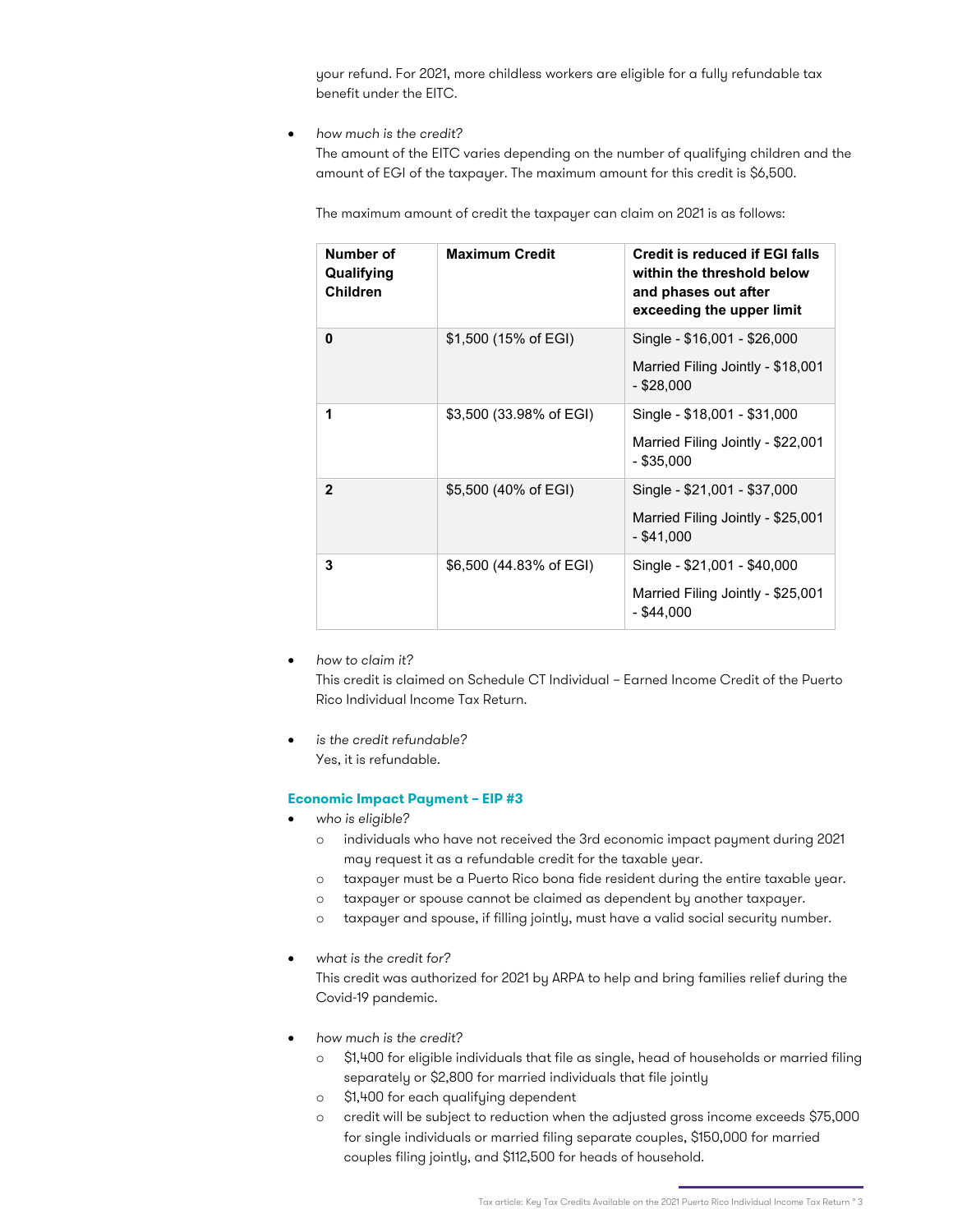• *how to claim it?*

This credit is claimed on Schedule B3 – Economic Impact Payment of the Puerto Rico Individual Income Tax Return.

• *is the credit refundable?*  Yes, it is refundable for 2021 only.

## **Credit for Sick and Family Leave**

• *who is eligible?*

Eligible individuals for this credit are self-employed bona fide Puerto Rico residents for the taxable year who earned self-employment income and who were not able to work during the prescribed period due to personal COVID-19 sickness or were in the care of others due to certain COVID-19 related circumstances. The individual must have been eligible for personal or family sick leave under the Family First Coronavirus Response Act, as amended.

Self-employment income is regularly reported on one of the following schedules:

- o schedule J Manufacturing Income
- o schedule K Income from the Sale of Goods
- o schedule L Farming Income
- o schedule M Income from Services Rendered

Rental income is not eligible unless it is earned by a professional dedicated to real estate. The individual must not have been claimed as a dependent in another tax return for the taxable year.

• *what is the credit for?*

The credit was established by the Family First Coronavirus Response Act, as amended, as a substitute for paid sick leave for individuals who are self-employed and were not able to perform their self-employment activity due to being affected by certain circumstances related to COVID-19 from April 1, 2020, to March 31, 2021.

• *how much is the credit?*

The taxpayer can claim an amount equivalent to up to 10 days of work. The credit is calculated based on the daily average work rate limited to \$511 if the taxpayer was not able to work due to its own sickness. If the taxpayer was caring for a qualified dependent, he or she will be entitled to 67% of the daily average work rate limited to \$200.

The amount can be furthered reduced by any amount paid for sick leave by an employer to the individual.

• *how to claim each credit?*

The credit can be claimed on Schedule B4 – Refundable Credit in Connection with Sick Leave and Family Leave Licenses for sick leaves from April 1, 2020, to December 31, 2020, and in Schedule B4.1 for sick leaves from January 1, 2021, to March 31, 2021.

Although Schedules B4 and B4.1 only allow to claim a credit for sick leaves from April 1, 2020, to March 31, 2021, ARPA amendments, extended the eligibility period to September 30, 2021. The terms for the disbursements of credits applicable from April 1, 2021, to September 30, 2021, are still being negotiated by the Puerto Rico Treasury Department and the US Internal Revenue Service.

• *is the credit refundable?* Yes, is refundable for 2021 only.

Tax article: Key Tax Credits Available on the 2021 Puerto Rico Individual Income Tax Return ° 4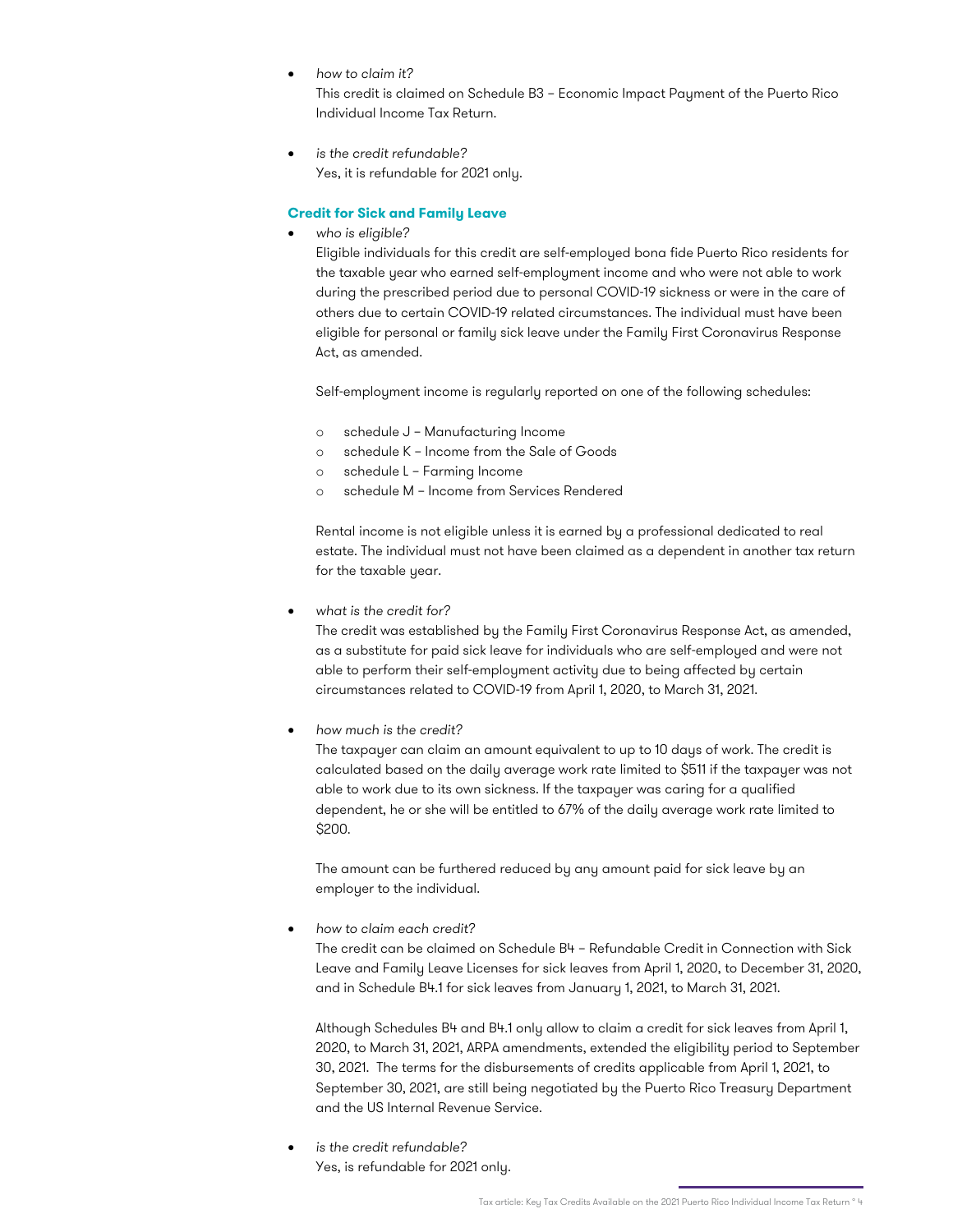### **Child and Dependent Care Tax Credit**

• *who is eligible?*

An individual who was a Puerto Rico Bona fide resident for the taxable year and paid expenses for the care of a qualified person to enable the individual work or look for work. A qualified person for this credit is:

- o dependents that do not have 13 years of age when care services are provided or
- o spouse or dependent that is not physically or mentally capable of taking care by themselves, and
- o must have lived with taxpayer more than half of the taxable year.

The individual must be able to claim the qualified person as a dependent on its personal income tax return and the individual claiming the credit must not be claimed as a dependent on the individual's income tax return.

• *what is the credit for?*

This credit is for child and dependent care if the expenses were paid to help the taxpayer return to work or search for work.

• *how much is the credit?*

The credit will be determined as a percentage of the expenses paid for childcare of a qualified dependent. The percentage will depend on adjusted gross income as follows:

- o 50% if adjusted gross income is \$125,000 or less
- o 50% if adjusted gross income is more than \$125,000 up to \$183,000 reduced by 1% for each \$2,000 of gross adjusted income in excess of \$125,000
- o 20% if adjusted gross income is more than \$183,000 up to \$400,000
- o 20% if adjusted gross income between \$400,00 and \$438,000 reduced by 1% for each \$2,000 of gross adjusted income in excess of \$400,000
- o 0% if adjusted gross income exceeds \$438,000

The limit of expenses to be claimed is:

- o \$8,000 for one qualified person
- o \$16,000 for two or more qualified person
- *how to claim the credit?*

The credit is claimed and calculated in Schedule B5 - Eligible Dependent's Care Credit of the 2021 Individual Puerto Rico Income Tax Return which mirrors US Form 2441 – Child and Dependent Care Expenses. It requires to disclose the name, address and Employer Identification Number or Social Security Number of the service provider.

• *is the credit refundable?* The credit is refundable for 2021 only.